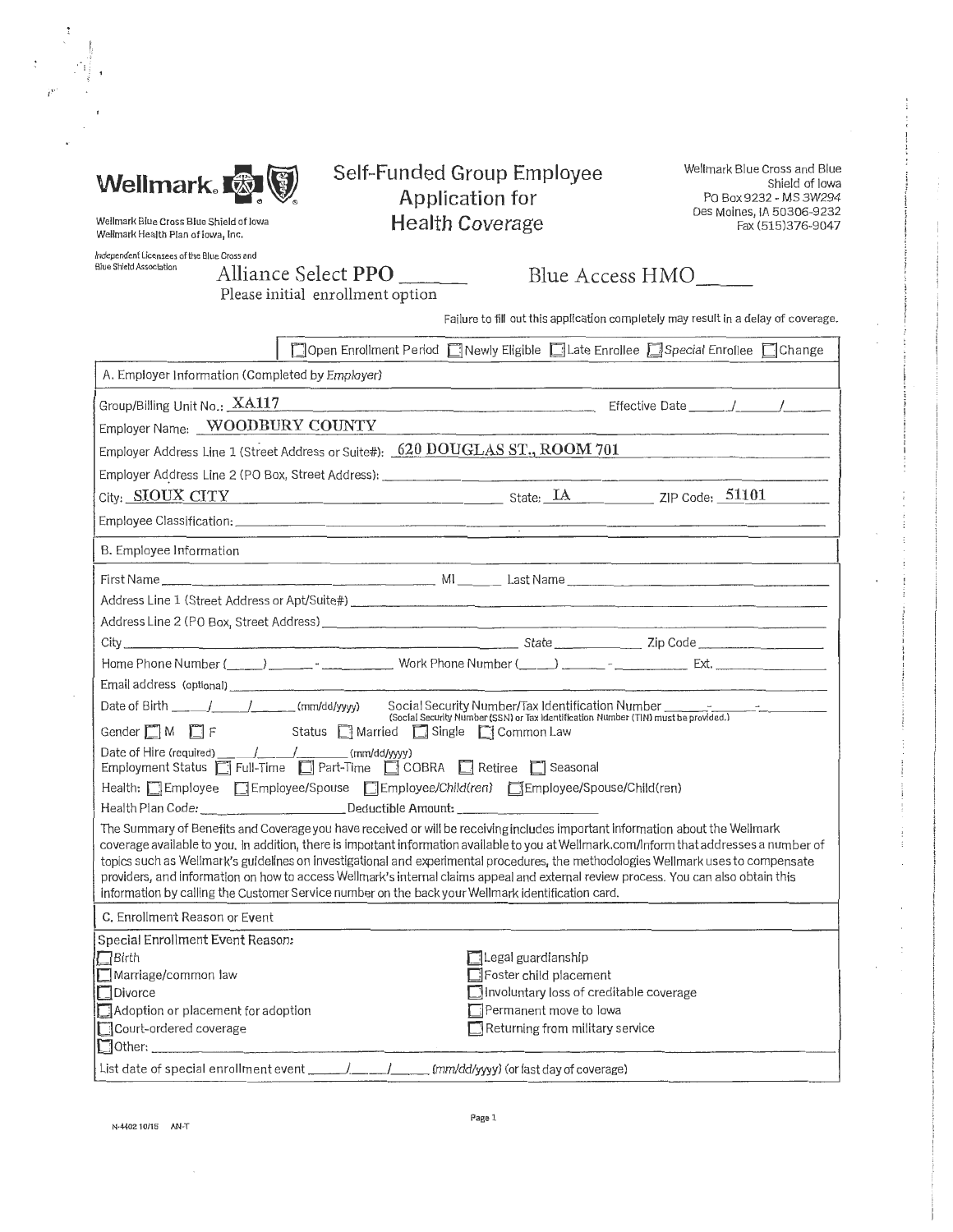|                                                                                                                                                                                                                                                                                                                                                                                                                                                                                                 | Employee Name (First, Last)<br>Social Security Number                         |  |  |                                                                                                                                                                                                                                                                                                                   |                              |                                                                                          |                         |                             |                        |
|-------------------------------------------------------------------------------------------------------------------------------------------------------------------------------------------------------------------------------------------------------------------------------------------------------------------------------------------------------------------------------------------------------------------------------------------------------------------------------------------------|-------------------------------------------------------------------------------|--|--|-------------------------------------------------------------------------------------------------------------------------------------------------------------------------------------------------------------------------------------------------------------------------------------------------------------------|------------------------------|------------------------------------------------------------------------------------------|-------------------------|-----------------------------|------------------------|
| eligible.                                                                                                                                                                                                                                                                                                                                                                                                                                                                                       |                                                                               |  |  | D. Members/Enrollees Covered If you need to list more than four dependents, please write all necessary information on a separate sheet of paper and<br>attach to this application. Your employer determines eligibility for coverage. Please confirm with your employer that the dependent types listed below are |                              |                                                                                          |                         |                             |                        |
|                                                                                                                                                                                                                                                                                                                                                                                                                                                                                                 | Name (First, MI, Last)                                                        |  |  | Date of Birth<br>(mm/dd/yyyy)                                                                                                                                                                                                                                                                                     |                              | Social Security Number/Tax<br>Identification<br>Number <sup>1</sup>                      | Gender                  | FT<br>Student? <sup>2</sup> | Disabled? <sup>2</sup> |
| Spouse                                                                                                                                                                                                                                                                                                                                                                                                                                                                                          |                                                                               |  |  |                                                                                                                                                                                                                                                                                                                   | a. SSN/TIN<br><b>SSN/TIN</b> | Ш<br>b. Does not have an SSN/TIN<br>c.     refuse to provide the                         | <b>IMLF</b>             | N/A                         | $\Box$ Yes             |
| $\Box$ Dependent                                                                                                                                                                                                                                                                                                                                                                                                                                                                                |                                                                               |  |  |                                                                                                                                                                                                                                                                                                                   | <b>SSN/TIN</b>               | a. SSN/TIN<br>b. Does not have an SSN/TIN<br>c. If refuse to provide the                 | $\square$ m $\square$ f | $\Box$ Yes                  | $\Box$ Yes             |
| $\Box$ Dependent                                                                                                                                                                                                                                                                                                                                                                                                                                                                                |                                                                               |  |  |                                                                                                                                                                                                                                                                                                                   | <b>SSN/TIN</b>               | 囗<br>a. SSN/TIN<br>b. Does not have an SSN/TIN<br>c.   refuse to provide the             | $\square$ M $\square$ F | $\Box$ Yes                  | $\Box$ Yes             |
| Dependent                                                                                                                                                                                                                                                                                                                                                                                                                                                                                       |                                                                               |  |  |                                                                                                                                                                                                                                                                                                                   | <b>SSN/TIN</b>               | $\Box$<br>a. SSN/TIN<br>b. Does not have an SSN/TIN<br>c. I refuse to provide the        | $\square$ M $\square$ F | $\Box$ Yes                  | $\Box$ Yes             |
| Dependent                                                                                                                                                                                                                                                                                                                                                                                                                                                                                       |                                                                               |  |  |                                                                                                                                                                                                                                                                                                                   | a. SSN/TIN<br><b>SSN/TIN</b> | $\Box$<br>b. Does not have an SSN/TIN<br>c. <sup>1</sup> I refuse to provide the         | $\square$ M $\square$ F | $\Box$ Yes                  | $\Box$ Yes             |
| 1The IRS requires Wellmark to collect SSNs/TINs for federal reporting purposes. Wellmark will follow up with you to collect this information if you do not complete a., b., or c. for<br>each person listed, Fallure to provide the SSN/TIN information may result in a \$50 penalty, per violation, assessed to you by the IRS.<br>$^2$ Dependent(s) age 26 or older must be unmarried and either a full-time student or a disabled dependent (disabliity information requested in Section E). |                                                                               |  |  |                                                                                                                                                                                                                                                                                                                   |                              |                                                                                          |                         |                             |                        |
| E. Medicare Coverage (Required.)                                                                                                                                                                                                                                                                                                                                                                                                                                                                |                                                                               |  |  |                                                                                                                                                                                                                                                                                                                   |                              |                                                                                          |                         |                             |                        |
|                                                                                                                                                                                                                                                                                                                                                                                                                                                                                                 | If yes, list names: $\qquad \qquad$                                           |  |  | □ Yes □ No Are you and/or anyone listed in Section D Social Security disabled?                                                                                                                                                                                                                                    |                              |                                                                                          |                         |                             |                        |
| Tyes Mo Are you and/or anyone listed in Section D enrolled in Medicare?<br>If yes, complete following as appropriate:                                                                                                                                                                                                                                                                                                                                                                           |                                                                               |  |  |                                                                                                                                                                                                                                                                                                                   |                              |                                                                                          |                         |                             |                        |
|                                                                                                                                                                                                                                                                                                                                                                                                                                                                                                 | Employee Name (as it appears on Medicare card):                               |  |  |                                                                                                                                                                                                                                                                                                                   |                              | Medicare ID (HIC) No.:                                                                   |                         |                             |                        |
|                                                                                                                                                                                                                                                                                                                                                                                                                                                                                                 | Effective Date (Part A): $\frac{1}{\sqrt{1-\frac{1}{2}}}\sqrt{1-\frac{1}{2}}$ |  |  |                                                                                                                                                                                                                                                                                                                   |                              |                                                                                          |                         |                             |                        |
| Spouse Name (as it appears on Medicare card):<br>Medicare ID (HIC) No.:                                                                                                                                                                                                                                                                                                                                                                                                                         |                                                                               |  |  |                                                                                                                                                                                                                                                                                                                   |                              |                                                                                          |                         |                             |                        |
|                                                                                                                                                                                                                                                                                                                                                                                                                                                                                                 |                                                                               |  |  |                                                                                                                                                                                                                                                                                                                   |                              |                                                                                          |                         |                             |                        |
|                                                                                                                                                                                                                                                                                                                                                                                                                                                                                                 | Dependent Name (as it appears on Medicare card):                              |  |  |                                                                                                                                                                                                                                                                                                                   |                              | Medicare ID (HIC) No.:                                                                   |                         |                             |                        |
|                                                                                                                                                                                                                                                                                                                                                                                                                                                                                                 | Effective Date (Part A): $\frac{1}{\sqrt{2}}$                                 |  |  |                                                                                                                                                                                                                                                                                                                   |                              | Effective Date (Part B): $\frac{1}{\sqrt{1-\frac{1}{2}}}\frac{1}{\sqrt{1-\frac{1}{2}}}}$ |                         |                             |                        |

 $\frac{1}{3}$ 

 $\ddot{\phantom{0}}$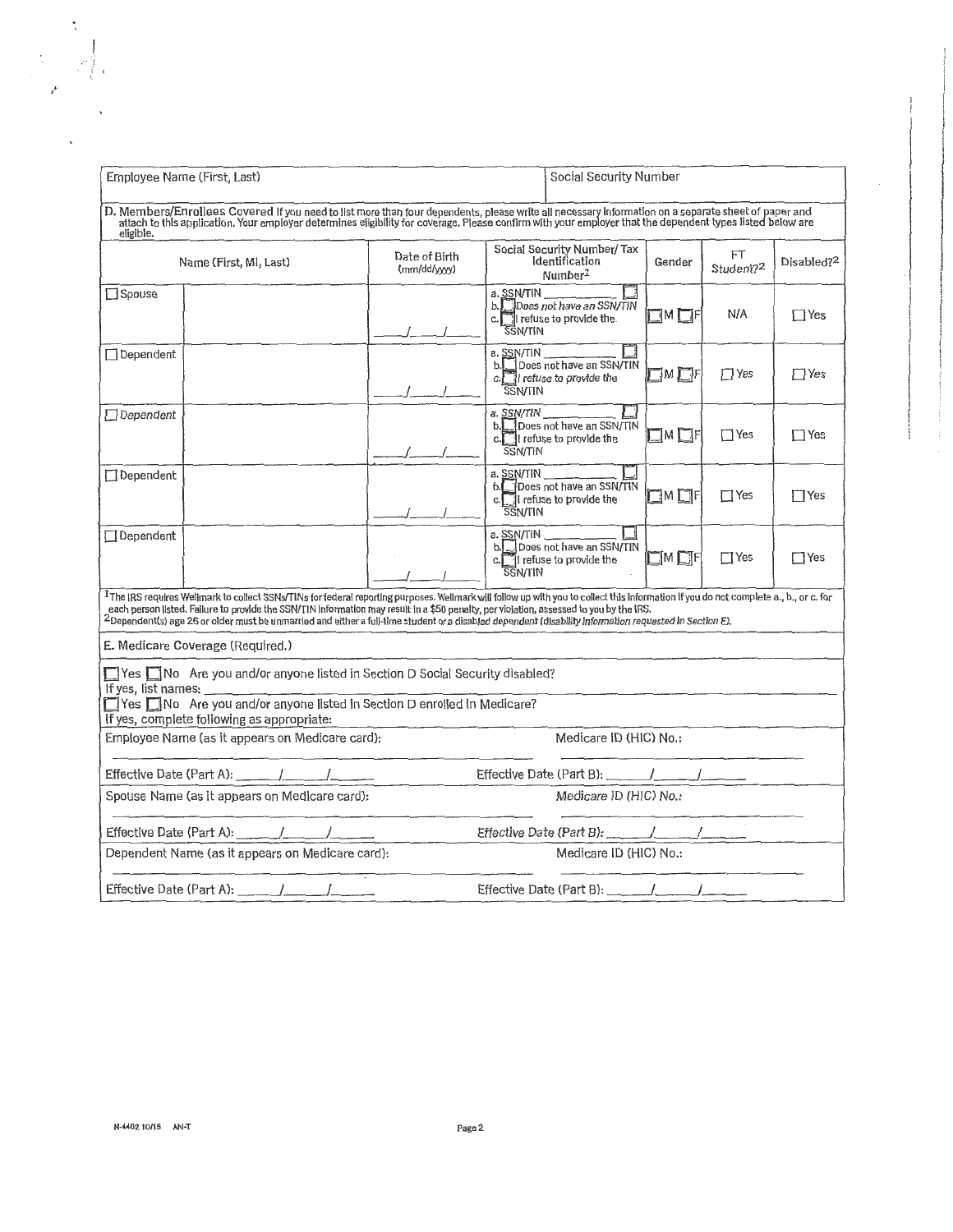| Employee Name (First, Last)<br>$\hat{i}$                                                                                                                                                                                                                                                                           |                                                              | Social Security Number |  |
|--------------------------------------------------------------------------------------------------------------------------------------------------------------------------------------------------------------------------------------------------------------------------------------------------------------------|--------------------------------------------------------------|------------------------|--|
| F. Other Carrier Information (Required.)                                                                                                                                                                                                                                                                           |                                                              |                        |  |
| ■Yes ■ No Will you, your spouse, or your dependents keep other health coverage in addition to this<br>Wellmark, Inc. coverage?                                                                                                                                                                                     |                                                              |                        |  |
| If yes, please complete the following:                                                                                                                                                                                                                                                                             |                                                              |                        |  |
| Please list those covered by other health plan(s): [14] The content of the content of the content of the covered by other health plan(s): [14] The content of the content of the content of the content of the content of the                                                                                      |                                                              |                        |  |
|                                                                                                                                                                                                                                                                                                                    |                                                              |                        |  |
| Employer Name (if coverage is through employer group): example and contact the control of the control of the control of the control of the control of the control of the control of the control of the control of the control                                                                                      |                                                              |                        |  |
| Insurance Company/HMO Name:<br>and the company/HMO Name:                                                                                                                                                                                                                                                           |                                                              |                        |  |
|                                                                                                                                                                                                                                                                                                                    |                                                              |                        |  |
|                                                                                                                                                                                                                                                                                                                    |                                                              |                        |  |
|                                                                                                                                                                                                                                                                                                                    |                                                              |                        |  |
| Phone Number; $($                                                                                                                                                                                                                                                                                                  |                                                              |                        |  |
| Tyes TNo Is there a divorce decree/court order that requires one parent to provide health insurance coverage for any<br>dependent? If yes, please complete the following:                                                                                                                                          |                                                              |                        |  |
|                                                                                                                                                                                                                                                                                                                    |                                                              |                        |  |
|                                                                                                                                                                                                                                                                                                                    |                                                              |                        |  |
|                                                                                                                                                                                                                                                                                                                    |                                                              |                        |  |
| G. Waiver of Enrollment (Please complete if you are waiving health benefits.)                                                                                                                                                                                                                                      |                                                              |                        |  |
| $\Box$ I waive health coverage for my dependents and myself. Please indicate one of the following reasons:<br>I (We) have coverage under another health care benefit plan.<br>$\Box$ (We) do not wish to enroll in the health plan.<br>Please see Section H: Important Information Regarding Waiver of Enrollment. |                                                              |                        |  |
| H. Important Information Regarding Waiver of Enrollment                                                                                                                                                                                                                                                            |                                                              |                        |  |
| If you are declining enrollment for yourself or your                                                                                                                                                                                                                                                               | birth, adoption, or placement of adoption. Additionally, you |                        |  |

dependents (including your spouse) because of other health must enroll within the time specified by your employer after insurance or group health plan coverage, you may be able to you lose eligibility for coverage under Medicaid or CHIP or enroll yourself or your dependents in this plan if you or your dependents lose eligibility for that other coverage (or if the Please note that if you or your dependents are not covered<br>employer stops contributing toward your or your dependents' by minimum essential coverage, you may b contributing toward the other coverage). In addition, if you eligible for Marketplace coverage subsidies. have a new dependent as a result of marriage, birth, adoption To request special enrollment or obtain more information, or placement for adoption, you may be able to enroll yourself refer to your Summary Plan Description ( or placement for adoption, you may be able to enroll yourself refer to your Summary Plan Description (SPD), coverage<br>and your dependents. However, you must request enrollment manual, other benefit documents, or contact you and your dependents. However, you must request enrollment within the time specified by your employer after the marriage,

by minimum essential coverage, you may be responsible for other coverage). However, you must request enrollment within individual shared responsibility payments when filing your<br>a period of time specified by your employer after your or your federal income tax return. Also, by dec a period of time specified by your employer after your or your federal income tax return. Also, by declining the coverage ends (or after the employer stops offered by your employer, you or your dependents may not be offered by your employer, you or your dependents may not be eligible for Marketplace coverage subsidies.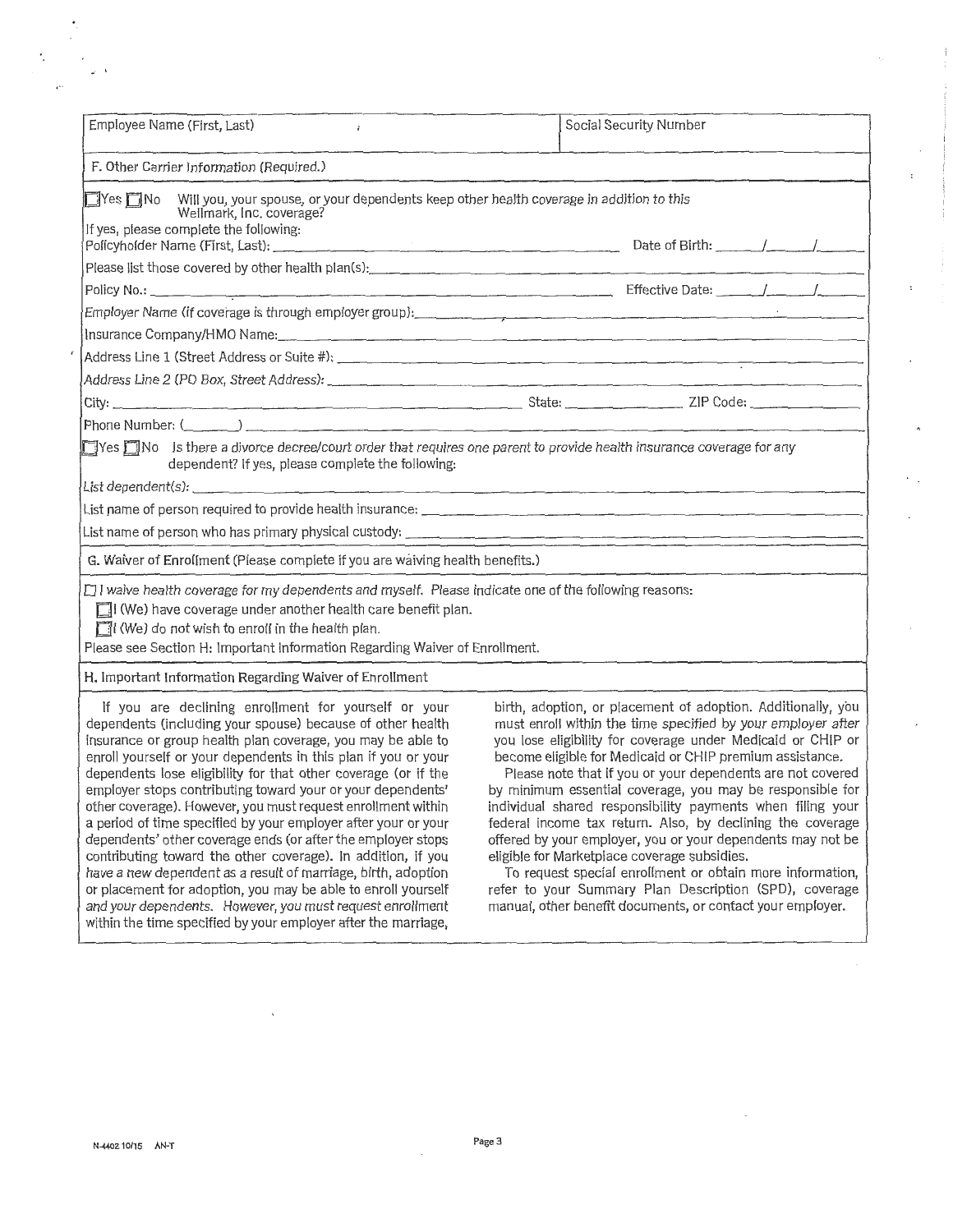| Employee Name (First, Last) | Social Security Number |
|-----------------------------|------------------------|
|                             |                        |

## I. Authorization and Certification

·.

 • ., ... j ,•

> for myself and all other persons named in this appllcation. Social Security number or taxpayer identification numbers I understand that I am making application for the coverage to Wellmark for this purpose, you will be subject to a \$50<br>penalty perviolation imposed by the internal Revenue Service. sponsored by my employer or group sponsor and offered by penalty per violation in penalty per violation in the I Wellmark, Inc., doing business as Wellmark Blue Cross and<br>Blue Shield of Jowa ar Wellmark Health Plan of Jowa Inc. **Howare** In the event I have selected a High Deductible Health Plan, I Blue Shield of Iowa, or Wellmark Health Plan of Iowa, Inc. In the event I have selected herein as "Wellmark").

> I certify that, after this application was completed,  $\frac{1}{1}$  that I am or will be eligible to make contributions to an HSA or my behalf. carefully and fully read it, that the statements and answers set that contributions can be made to a<br>Facth are full true, and agreed to the best of my lineur oddes forth are full, true, and correct to the best of my knowledge<br>and belief and that no information required to be given either and authorize any health care provider, including but not and belief, and that no information required to be given, either I authorize any health care provider, including but not expressly or by implication, has been knowingly withheld. I limited to; surgeon, physician, psychologist, nurse, social<br>understand that my employer or group sponsor will rely on worker, or health care facility to release t understand that my employer or group sponsor will rely on worker, or health care facility to release to wellmark all<br>the completences and truthfulness of the information given the completeness and truthfulness of the information given health and mental health records, including those records<br>protected by Federal or State law relating to AIDS or AIDS and the statements made, and that if I have made any false protected by Federal or State law relating to AIDS or AIDS<br>related complex, mental health and substance abuse, the statements or misrepresentations, or have failed to disclose or related complex, mental health and substance abuse, the<br>past, present, or future treatments or conditions for myself concealed any material fact, my employer or group sponsor is past, present, or future treatments or conditions for myself contracts and to refuse or for my dependents eligible for health care coverage. entitled to declare the contracts applied for void and to refuse or for my dependents eligible for health care coverage.<br>I understand that I have the right to revoke this authorization allowance on benefits to any person thereunder. I understand I understand that I have the right to revoke this authorization<br>In writing at any time by delivering such written notification to consultant, or Wellmark agent to electronically submit the the requester. I understand that a revocation Is not effective information provided by me on this signed application for

I acknowledge I have received or have been advised and Provider have relied on it is in the use of provider have relied on it is in the use of provider have relied on the use of protected in the use of protected in the use understand I will receive from my employer the Summary of

Providing Social Security Numbers or Tax Identification.<br>Numbers

In order for Wellmark to report my coverage status to the federal government, I understand I must provide to Wellmark of <u>all</u> information received and it will not be released to any review of the provide to Wellmark and person or facility. my Social Security number or tax identification number and<br>the Social Security numbers or tax identification numbers<br>The protected health information described above may be the Social Security numbers or tax identification numbers<br>of all members covered under your coverage Lunderstand disclosed to and/or received by persons or organizations that of all members covered under your coverage. I understand disclosed to and/or received by persons or organizations that<br>the IRS requires Wellmark to report this information using are not health plans, covered health care pr the IRS requires Wellmark to report this information using are not health plans, covered health care providers or health<br>the Social Security number or tax identification number of care clearinghouses subject to federal hea the Social Security number or tax identification number of care clearinghouses subject to rederal nealth information<br>the plan member and each dependent. If Wellmark does privacy laws. They may further disclose the protecte the plan member and each dependent. If Wellmark does privacy laws. They may further disclose the protected health<br>not have Social Security or tax identification numbers we information, and it may no longer be protected by not have Social Security or tax identification numbers, we information, and it may no long<br>will be unable to report and send the information needed bealth information privacy laws. will be unable to report and send the information needed<br>to complete federal tax returns. If you have not previously and understand that I have the right to refuse to sign this to complete federal tax returns. If you have not previously I understand that I have the right to refuse to sign this<br>authorization, but that Wellmark will then have the right to refuse to sign this identity in the right t provided your Social Security number or tax identification authorization, but that Wellmark will then have the right to number to Wellmark for all members covered under your condition eligibility determination receipt of this signed authorization. coverage, you should contact us by calling the Customer

I certify that I am legally authorized to apply for coverage Service number on your ID card. If you do not provide the<br>I myself and all other persons named in this application Social Security number or taxpayer identificat

understand that enrolling in such coverage does not guarantee<br>that I am or will be eligible to make contributions to an HSA or

and grant authorization for my employer, group sponsor, and in writing at any time by delivering such written notification to the requestor. I understand that a revocation is not effective enrollment purposes.<br>
enrollment purposes.<br>
revocation is not effective to the extent that Wellmark or the<br>
leader advised and<br>
Provider have relied on it in the use or disclosure of protected

Benefits and Coverage (SBC). This form does not authorize the redisclosure of medical<br>Benefits and Coverage (SBC). This form does not authorize the redisclosure of medical<br>Deputation Seciel Security Numbers of Tax Identifi disclosure of mental health, substance abuse and AIDS/HIV<br>related information. Wellmark maintains the confidentiality

I have read and understand the Important Information Regarding Waiver of Enrollment and Authorization and Certification language on this application and acknowledge receipt of a fully completed copy of this application.

Employee Signature. \_\_\_\_\_\_\_\_\_\_\_\_\_\_\_\_\_\_\_\_\_\_\_\_\_\_ \_ Date\_\_\_\_\_\_\_/\_\_\_\_\_\_\_/~~-